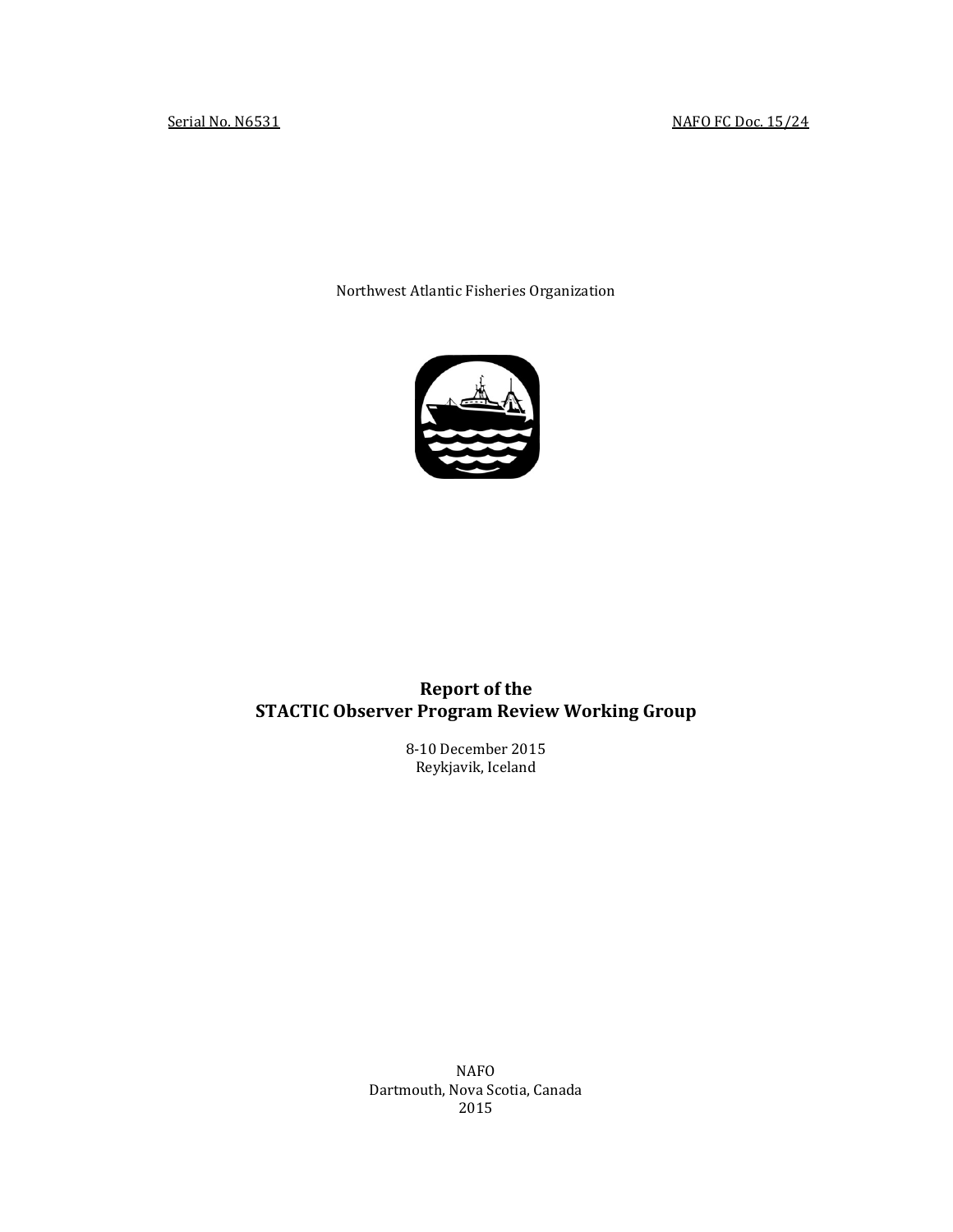# **Report of the STACTIC Observer Program Review Working Group**

 $\mathbf{1}$ 

8-10 December 2015 Reykjavik, Iceland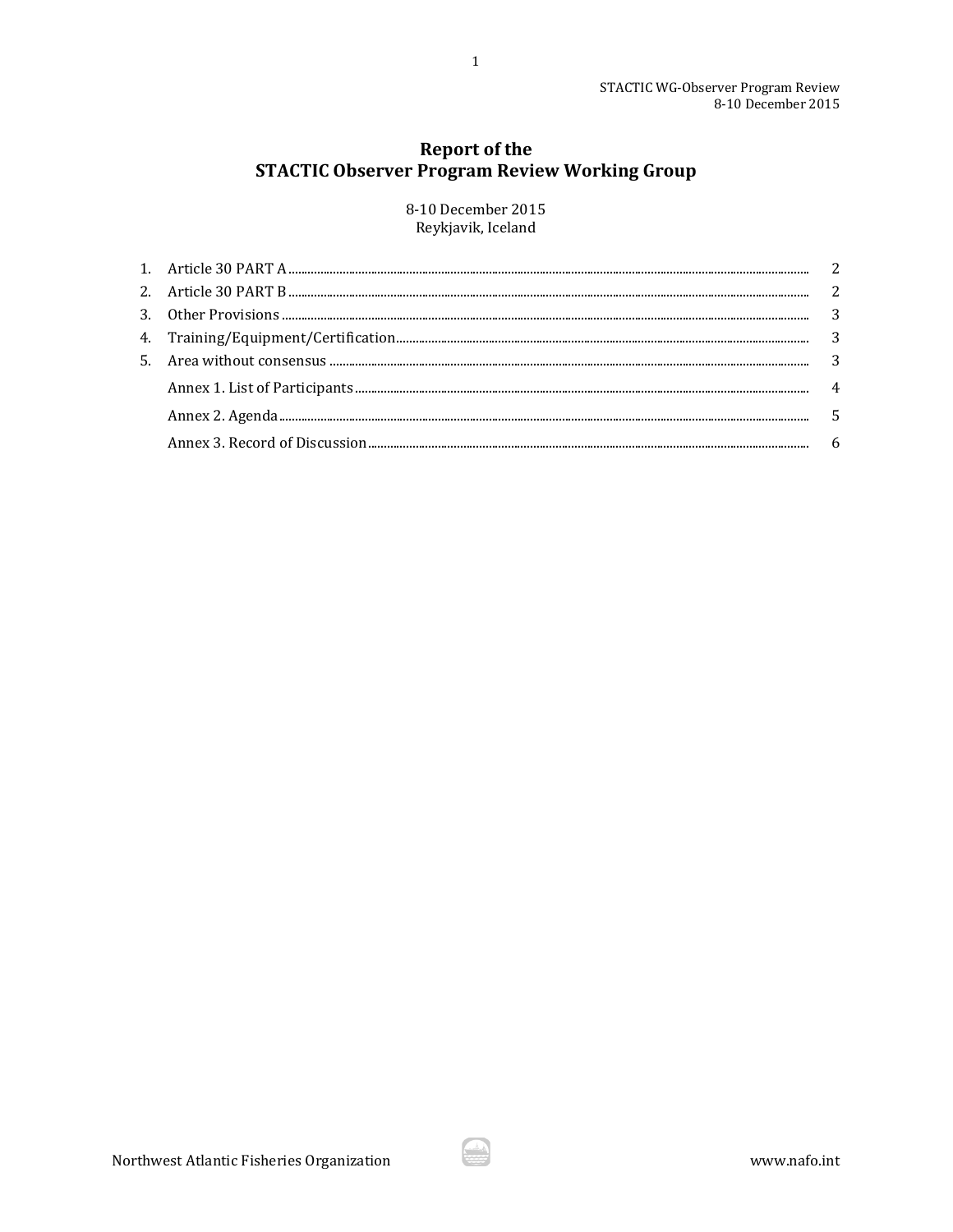STACTIC WG-Observer Program Review 8-10 December 2015

## **Report of the STACTIC Observer Program Review Working Group**

8-10 December 2015 Reykjavik, Iceland

The NAFO STACTIC Observer Program Review Working Group met in Reykjavik, Iceland December 8-10, 2015. The group reviewed each provision in Article 30 and identified an action plan for the coming year to revise or replace existing provisions and identify need for new provisions. The annex to this report describes in detail which provisions of Article 30 were identified for modification and areas where new provisions are proposed; however, the summary below identifies key areas proposed for change as well as potential new provisions being considered.

## <span id="page-2-0"></span>**1. Article 30 PART A**

A need was identified to develop language to describe the objective of the observer program, and language will be developed that identifies the objective as being to collect data for the use of all NAFO bodies.

A definition of observer will be developed to describe a "certified" observer.

A two part provision will be developed to differentiate between duties for observers onboard their own Contracting Party vessels and observers assigned to other CP vessels. The purpose of this provision is to ensure that Contracting Parties are not limited in the assignment of duties to their domestic observers, nor are they constrained in what duties they can assign to other Contracting Party observers onboard their own vessels.

New language will be proposed to describe the process for observers to report an infringement, in recognition of the fact that the existing process is not functioning as was intended.

Where vessels are obliged to carry an observer, a new provision will require that they refrain from any fishing activity until the observer is onboard the vessel.

A new provision will propose a penalty for vessels that are required to carry an observer but do not.

Another provision will be drafted requiring that all observer reports are posted to the inspectors website, with due consideration to confidentiality requirements.

Provisions requiring the master to cooperate with and assist the observer will be strengthened and will include an annexed Code of Conduct for observers and masters that will allow observers an opportunity to report harassment.

## <span id="page-2-1"></span>**2. Article 30 PART B**

It is anticipated that Part B of Article 30 will disappear when a newly revised Article 30 is adopted. Part B of Article 30 relates to a pilot project to allow derogation from the 100% observer coverage requirement where the master and observer were submitting daily catch reports. However, since the time that these provisions were implemented, NAFO has implemented a new requirement in Article 28 requiring all vessel masters to report daily. Additionally, as the "pilot project" will likely cease with the implementation of a revised Article 30, it is necessary to review each provision to ensure that any requirements that should be kept are incorporated into the revised provisions. A number of redundancies were identified during the meeting but a thorough review of each measure is required before any measures are proposed for deletion.

Language will be put forward to incorporate a review of observer program performance into annual STACTIC compliance review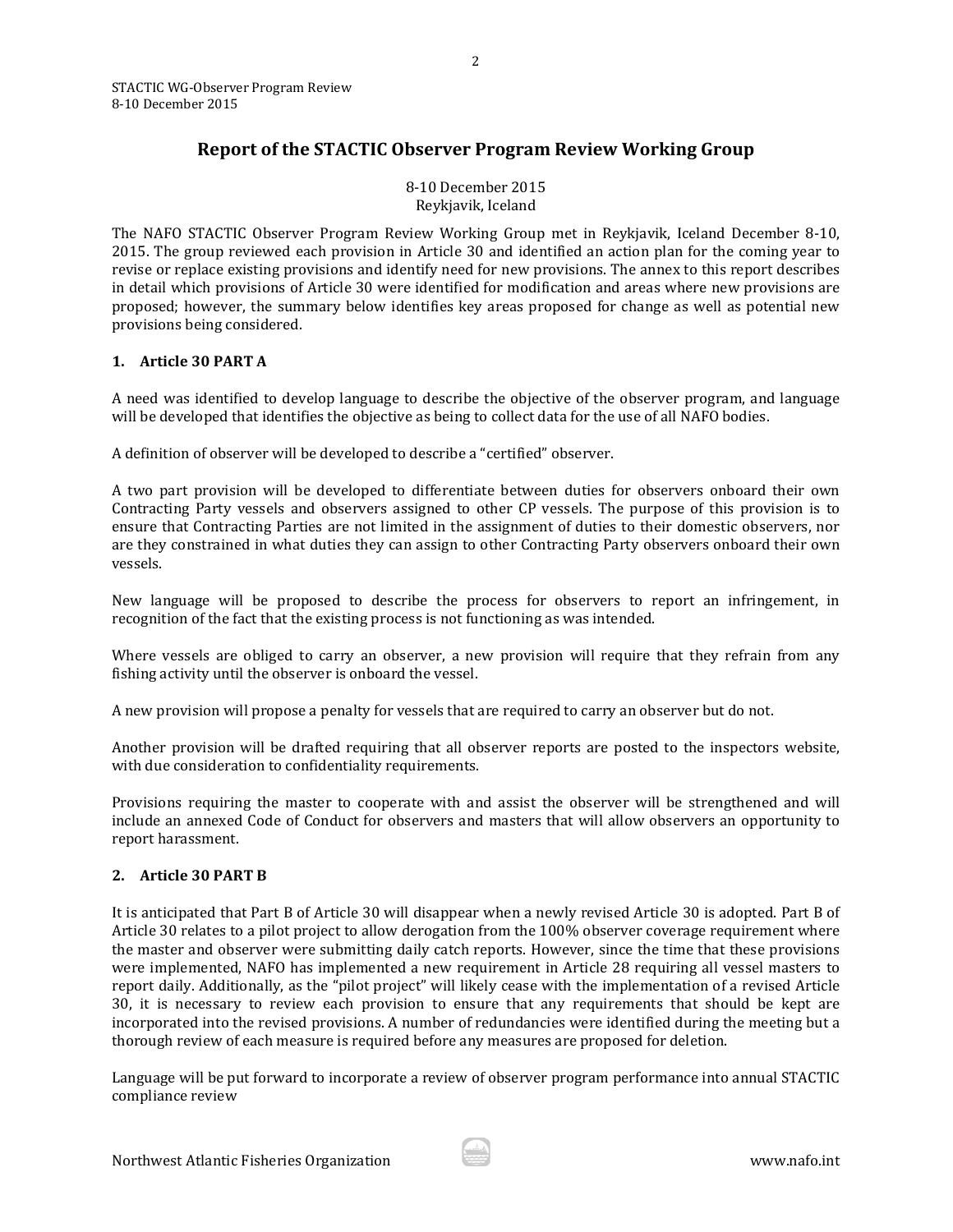#### <span id="page-3-0"></span>**3. Other Provisions**

Establishment of Criteria for Observer Coverage/ Consultation with Scientific Council

Discussion on the establishment of observer coverage levels did not result in an agreed approach; however, there was consensus on the importance of having criteria to guide the establishment of coverage levels. STACTIC Working Paper 04/29 (discussion paper on the establishment of observer coverage levels) will be revised and distributed for consideration by the WG.

The 2004 paper proposes an approach to establish a base level of coverage based on conservation risk and then adjust the level based on the compliance level; however, with a stated objective for the program to produce data for use by all NAFO bodies, it was decided that Scientific Council should have input into the criteria for establishment of coverage levels, based upon their data requirements.

#### <span id="page-3-1"></span>**4. Training/Equipment/Certification**

The WG discussed the provision of equipment and the requirements for certification of observers and determined that standards would help to ensure consistency in the program. To that end, each member will provide a list of their domestic processes and a harmonized standard will be developed for training, equipment and certification. Additionally, guidelines will be developed for the development of minimum qualifications for observers.

One area of consensus for the WG with respect to equipment was the provision of an independent means of communication for observers to transmit reports from their assigned vessels.

#### <span id="page-3-2"></span>**5. Area without consensus**

Article 30 currently requires that all infringements detected onboard unobserved vessels be considered as serious infringements. In the absence of consensus on retaining this provision, members of the Working Group were asked to reflect further on this provision for later discussion.

The Working Group will meet in March, 2016 via conference call to assess progress on the development of the action plan and prepare for a report to the Intersessional meeting of STACTIC in May.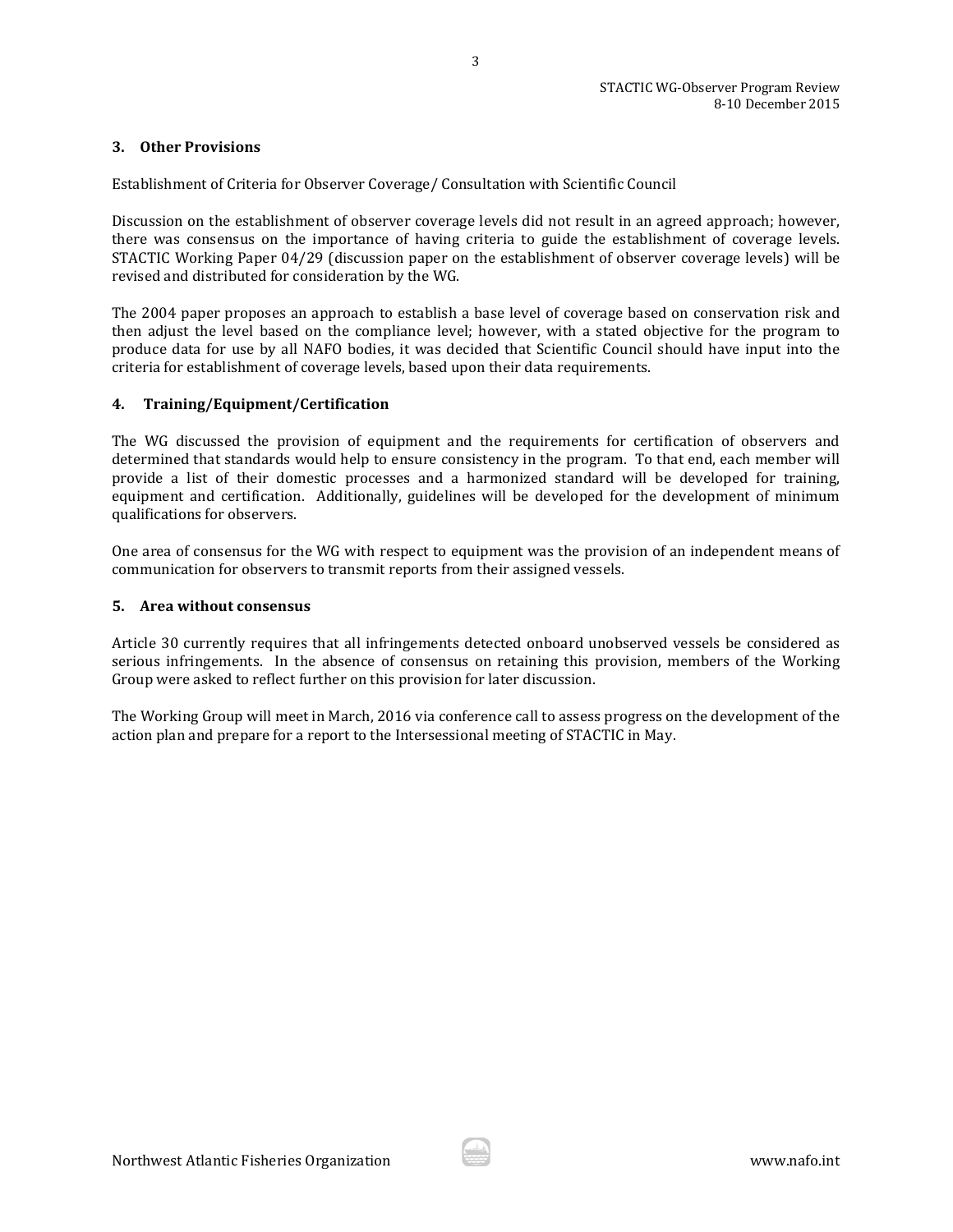# **Annex 1. List of Participants**

4

<span id="page-4-0"></span>

| Judy Dwyer<br>Lloyd Slaney                                                                   | Canada                                                  |
|----------------------------------------------------------------------------------------------|---------------------------------------------------------|
| Meinhard Gaardlykke<br>Petur Jacobsen                                                        | Denmark (in respect of the Faroe Islands and Greenland) |
| Jon Lansley<br>Aronne Spezzani                                                               | European Union                                          |
| Brynhildur Benediksdottir<br>Saevar Gudmudsson<br>Bjorgolfur Ignason<br>Hrannar MaiAggarsson | Iceland                                                 |
| <b>Gene Martin</b>                                                                           | <b>United States of America</b>                         |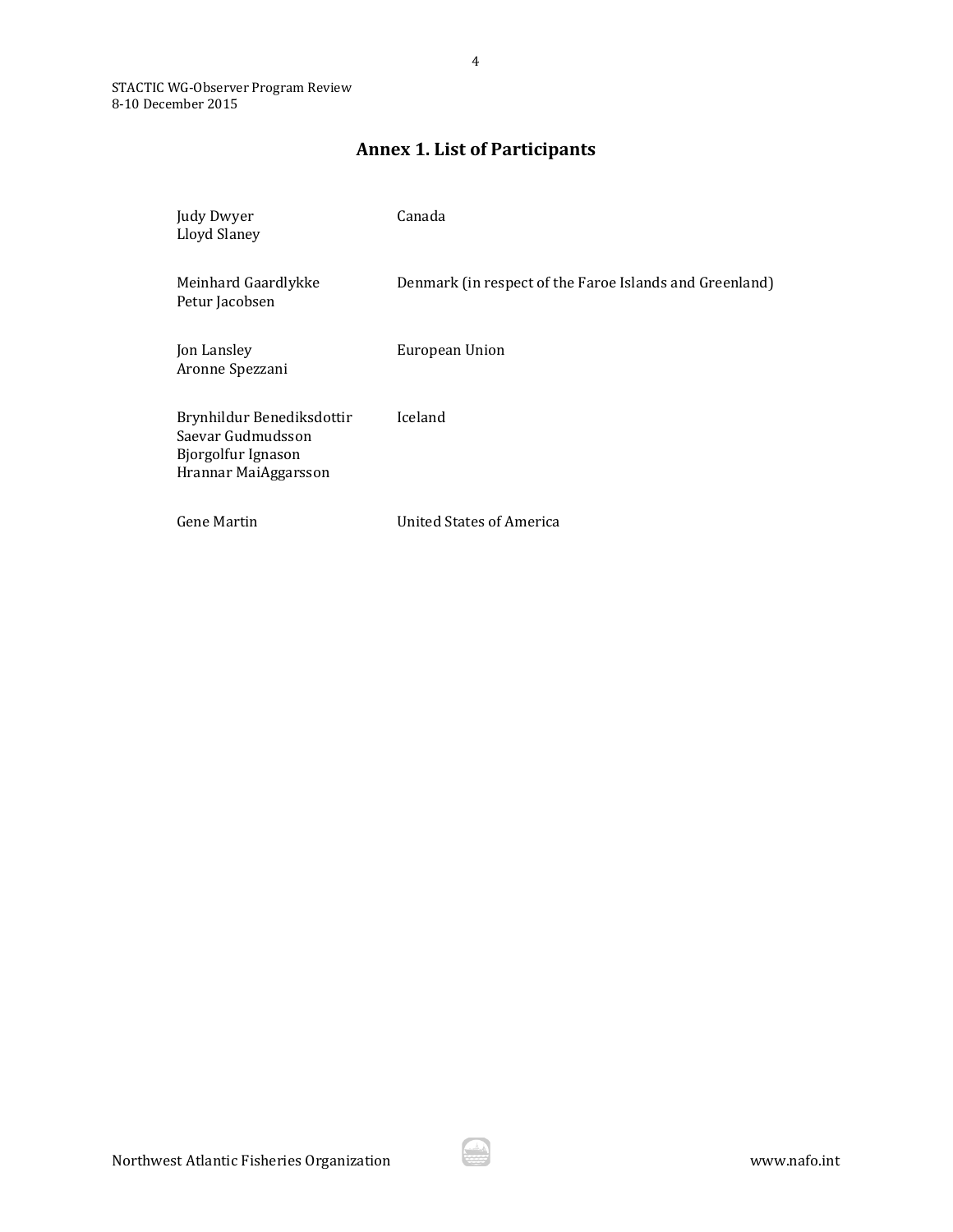STACTIC WG-Observer Program Review 8-10 December 2015

# **Annex 2. Agenda**

## <span id="page-5-0"></span>**Tuesday, 8 December**

| 08:30-12:00 | Objective of Program |
|-------------|----------------------|
| 1300-1630   | Duties of Observers  |

## **Wednesday, 9 December**

| $08:30 - 12:00$ | Training, Designation and Equipment |
|-----------------|-------------------------------------|
| 13:00-16:30     | Roles and Responsibilities          |

## **Thursday, 10 December**

| 08:30-12:00 | Criteria for Coverage                                                  |
|-------------|------------------------------------------------------------------------|
| 13:00-16:30 | Walkthrough of Article 30- SWOT Analysis – Review of Workplan for 2016 |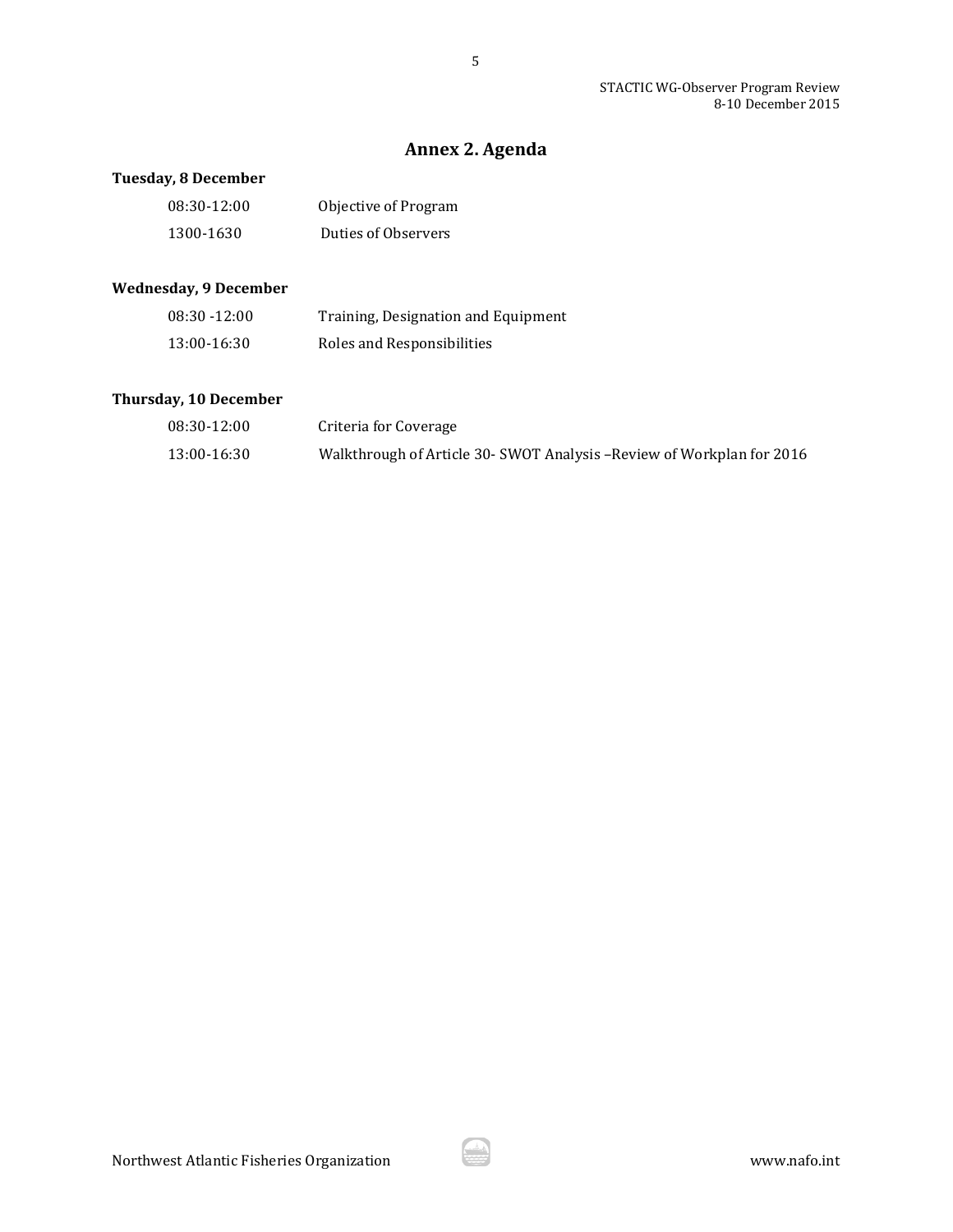# **Annex 3. Record of Discussion**

<span id="page-6-0"></span>

| Art. |                                                                                                                                                                                                                                                                                                                 | <b>ACTION REQUIRED</b>                                                                                                                                                                                                                                                                                                                                                     | <b>ACTION TO BE TAKEN</b>                                                       | <b>PROPOSED LANGUAGE</b>                                                                                                                                                                                                                                                                                                                        |
|------|-----------------------------------------------------------------------------------------------------------------------------------------------------------------------------------------------------------------------------------------------------------------------------------------------------------------|----------------------------------------------------------------------------------------------------------------------------------------------------------------------------------------------------------------------------------------------------------------------------------------------------------------------------------------------------------------------------|---------------------------------------------------------------------------------|-------------------------------------------------------------------------------------------------------------------------------------------------------------------------------------------------------------------------------------------------------------------------------------------------------------------------------------------------|
| 30   |                                                                                                                                                                                                                                                                                                                 |                                                                                                                                                                                                                                                                                                                                                                            |                                                                                 |                                                                                                                                                                                                                                                                                                                                                 |
| 1.   | <b>GENERAL PROVISIONS</b><br>А.<br><b>Duty to Carry Observer</b><br>1. Subject to Article 30.B.1 every fishing vessel shall at all<br>times in the Regulatory Area carry at least one<br>independent and impartial observer.                                                                                    | with<br><b>Insert</b><br><b>Chapeau</b><br>language to describe the<br>objective of the program, i.e.<br>collect data for use by NAFO.<br>Revise upon completion or<br>establishment of criteria for<br>coverage levels.<br><b>(Consider</b><br>inclusion<br><b>of</b><br>requirement for CP<br>to<br>update inspector website<br>with OBSERVER deployment<br>information) | Canada to draft language<br>for this article.                                   | Subject to Article 30.B.1 every<br>fishing vessel shall at all times<br>in the Regulatory Area carry<br>least<br>certified<br>one<br>at<br>independent and<br>impartial<br>observer.                                                                                                                                                            |
|      | <b>Duties of the Flag State Contracting Party</b>                                                                                                                                                                                                                                                               |                                                                                                                                                                                                                                                                                                                                                                            |                                                                                 |                                                                                                                                                                                                                                                                                                                                                 |
| 2.   | Every flag State Contracting Party shall provide to the<br>Executive Secretary a list of the observers it intends to<br>deploy to the vessels entitled to fly its flag operating in<br>the Regulatory Area and<br>shall ensure that the observers on board such vessels carry<br>out only the following duties: | Language requires revision.                                                                                                                                                                                                                                                                                                                                                | US to draft a definition of<br>observer in Art 1 to mean<br>certified observer. | Every flag State Contracting<br>Party shall provide<br>to the Executive Secretary a<br>list of <i>its</i> certified observers it<br>intends to deploy to the<br>vessels entitled to fly its flag<br>operating in the Regulatory<br>Area and shall ensure that its<br>observers on board such<br>vessels carry out only the<br>following duties: |
| (a)  | monitor compliance with the CEM, in particularly verify<br>logbook entries including the composition of catch by<br>species, quantities, live and processed weight; and hail and<br>VMS reports;                                                                                                                | Create a two part provision<br>(a) & (b).<br>(a) Observers on their CP<br>vessels and the language<br>"at<br>would<br>read<br>a<br>minimum"                                                                                                                                                                                                                                | Canada to prepare draft.                                                        |                                                                                                                                                                                                                                                                                                                                                 |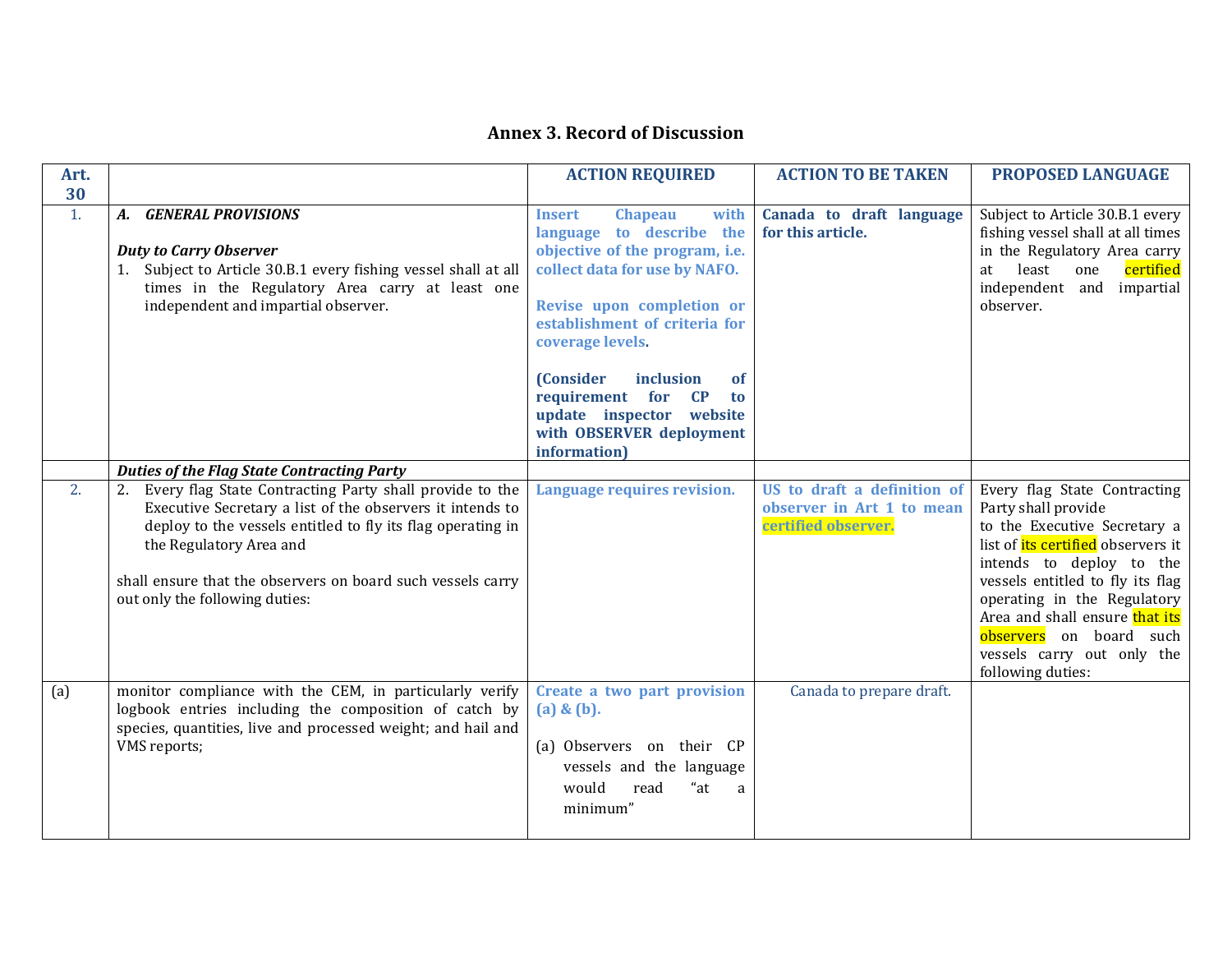STACTIC WG-Observer Program Review 8-10 December 2015

|     |                                                                                                                                | (b) Observers on other CP                             |                                       |                                                      |
|-----|--------------------------------------------------------------------------------------------------------------------------------|-------------------------------------------------------|---------------------------------------|------------------------------------------------------|
|     |                                                                                                                                | vessels and the language                              |                                       |                                                      |
|     |                                                                                                                                | could read "shall only",                              |                                       |                                                      |
|     |                                                                                                                                | however additional duties                             |                                       |                                                      |
|     |                                                                                                                                | may be assigned with the                              |                                       |                                                      |
|     |                                                                                                                                | agreement of both CPs.                                |                                       |                                                      |
|     |                                                                                                                                |                                                       |                                       |                                                      |
|     |                                                                                                                                | These revisions consolidate                           |                                       |                                                      |
|     |                                                                                                                                | (a), (b) and (c) to reflect the                       |                                       |                                                      |
|     |                                                                                                                                | required information in                               |                                       |                                                      |
|     |                                                                                                                                | <b>Annex IIM.</b>                                     |                                       |                                                      |
|     |                                                                                                                                |                                                       |                                       |                                                      |
|     |                                                                                                                                | Cross reference Annex to                              |                                       |                                                      |
|     |                                                                                                                                | ensure nothing has been<br>missed or consistent. Must |                                       |                                                      |
|     |                                                                                                                                | be articulated to include all                         |                                       |                                                      |
|     |                                                                                                                                | provisions outlined in Annex                          |                                       |                                                      |
|     |                                                                                                                                | IIM.                                                  |                                       |                                                      |
| (b) | maintain detailed records of the daily activity of the vessel                                                                  |                                                       |                                       |                                                      |
|     | whether fishing or not;                                                                                                        |                                                       |                                       |                                                      |
|     |                                                                                                                                |                                                       |                                       |                                                      |
| (c) | for each haul, record the gear type, mesh size, attachments,<br>catch and effort data, coordinates, depth, time of gear on the |                                                       |                                       |                                                      |
|     | bottom, catch composition, discards and retained                                                                               |                                                       |                                       |                                                      |
|     | undersized fish;                                                                                                               |                                                       |                                       |                                                      |
|     | (d) monitor the functioning of the satellite tracking system                                                                   | Consolidate (d) & (e) to outline                      | Canada to prepare a draft             | e.g. Monitor and report on                           |
|     | and report on any interruptions or interference                                                                                | a process or concept for                              | version.                              | any potential infringement of                        |
|     | therewith;                                                                                                                     | immediate reporting of serious                        |                                       | the CEMs to the Flag state and                       |
|     |                                                                                                                                | and repetitive non-serious                            |                                       | to the NAFO Secretariat                              |
|     | (e) use a pre-agreed code to report to an inspection vessel                                                                    | infringements.<br>Consider a reporting form for       |                                       | without delay                                        |
|     |                                                                                                                                | infringements.                                        | Canada to prepare a draft<br>version. |                                                      |
|     | within 24 hours, any infringement of the CEM;                                                                                  |                                                       |                                       |                                                      |
|     | perform such scientific work as the Fisheries<br>(f)                                                                           | Maintain item<br>but remove<br>word scientific.       |                                       | Perform such work as the<br>Fisheries Commission may |
|     | Commission may request; and                                                                                                    |                                                       |                                       | request; and                                         |
|     |                                                                                                                                |                                                       |                                       |                                                      |
|     |                                                                                                                                |                                                       |                                       |                                                      |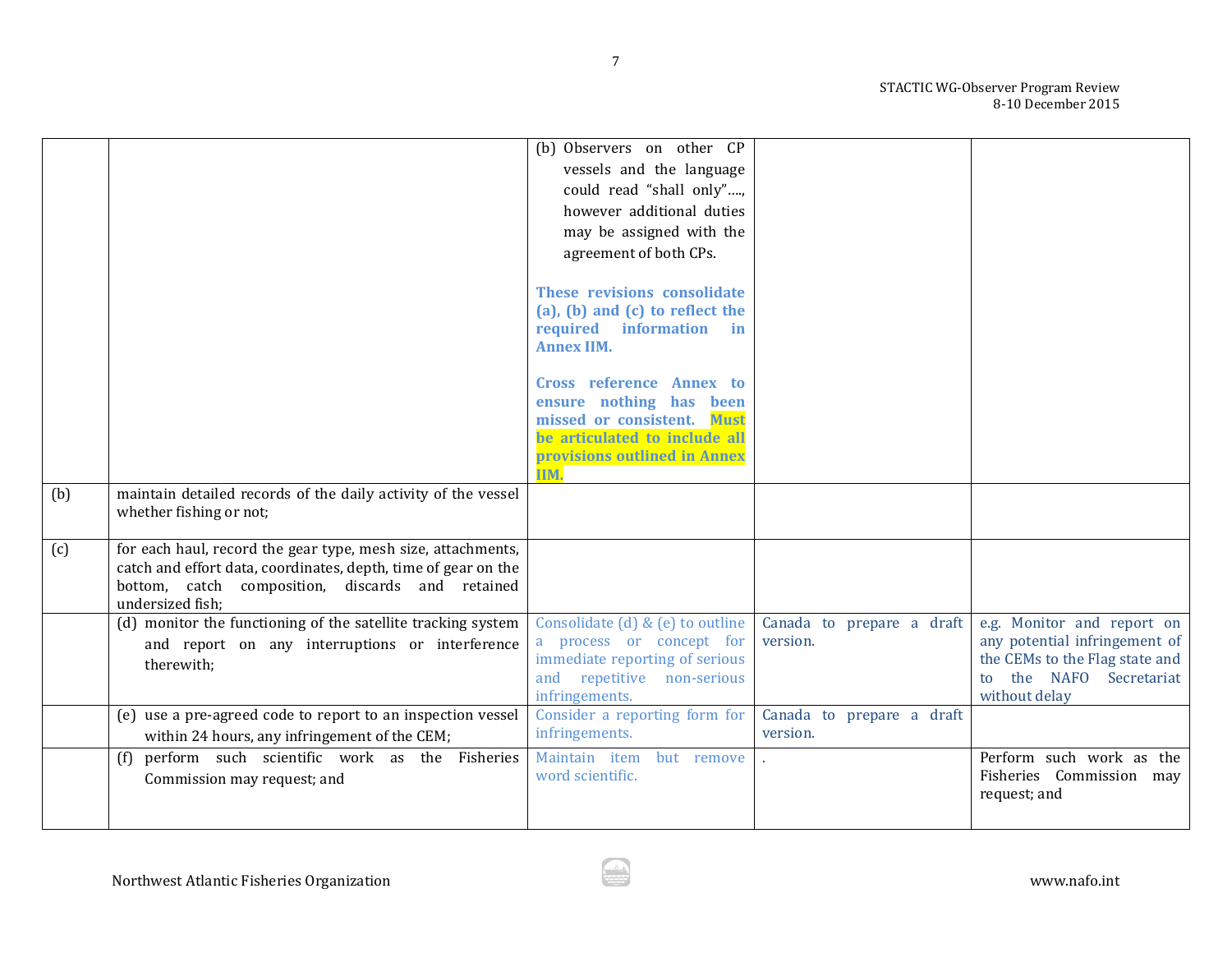|    | (g) as soon as possible after leaving the Regulatory Area,<br>and at the latest at arrival of the vessel in port, submit<br>the report, as set out in Annex II.M, in electronic format,<br>to the flag State Contracting Party and, if an inspection<br>in port occurs, to the local port inspection authority. The<br>flag State Contracting Party forwards the report to the<br>Executive Secretary within 30 days following the arrival<br>of the vessel in port. | Amend to include replacement<br>wording for electronic format.<br><b>ACTION: vet through JAGDM</b>                                                                                                                                               | Canada<br>to<br>request<br>confirmation of terminology<br>from JAGDM                                                                                                                                                                                                                     | as soon as possible after<br>leaving the Regulatory Area,<br>and at the latest at arrival of<br>the vessel in port, submit the<br>report, as set out in Annex<br>II.M, in computer readable<br>form, to the flag State<br>Contracting Party and, if an<br>inspection in port occurs, to<br>the local port inspection<br>authority. The flag State<br>Contracting Party forwards<br>the report to the Executive<br>Secretary within 30 days<br>following the arrival of the<br>vessel in port. |
|----|----------------------------------------------------------------------------------------------------------------------------------------------------------------------------------------------------------------------------------------------------------------------------------------------------------------------------------------------------------------------------------------------------------------------------------------------------------------------|--------------------------------------------------------------------------------------------------------------------------------------------------------------------------------------------------------------------------------------------------|------------------------------------------------------------------------------------------------------------------------------------------------------------------------------------------------------------------------------------------------------------------------------------------|-----------------------------------------------------------------------------------------------------------------------------------------------------------------------------------------------------------------------------------------------------------------------------------------------------------------------------------------------------------------------------------------------------------------------------------------------------------------------------------------------|
| 3. | Each vessel shall provide food and accommodation to the<br>observer of a standard no less than that provided to the<br>crew.                                                                                                                                                                                                                                                                                                                                         | Further reflection on this<br>provision is required. Ideally<br>shift to new section with Duties<br>of the Master. Any standard<br>should be tied to that of the<br>vessel's officers.                                                           | US to prepare draft, taking<br>into consideration<br>that<br>'officer<br>accommodations at<br>standard'<br>always<br>not<br>available<br>Each vessel shall provide food<br>and accommodation to the<br>observer of a standard no less<br>than that provided to the<br>vessel's officers. |                                                                                                                                                                                                                                                                                                                                                                                                                                                                                               |
| 4. | The master shall extend such co-operation and assistance as<br>may be required to enable the observer to carry out the<br>observer's duties. Such cooperation shall include providing<br>the observer with such access as may be required to the<br>catch retained onboard, including such catch as the vessel<br>may intend to discard.                                                                                                                             | Further<br>reflection<br>the<br>on<br>provision is required. Ideally<br>shift to new section entitled<br>Duties of the Master.<br>Consider<br>development<br>of<br>language linking to annex with<br>Code of Conduct for observer<br>and Master. | EU to draft Code of Conduct                                                                                                                                                                                                                                                              |                                                                                                                                                                                                                                                                                                                                                                                                                                                                                               |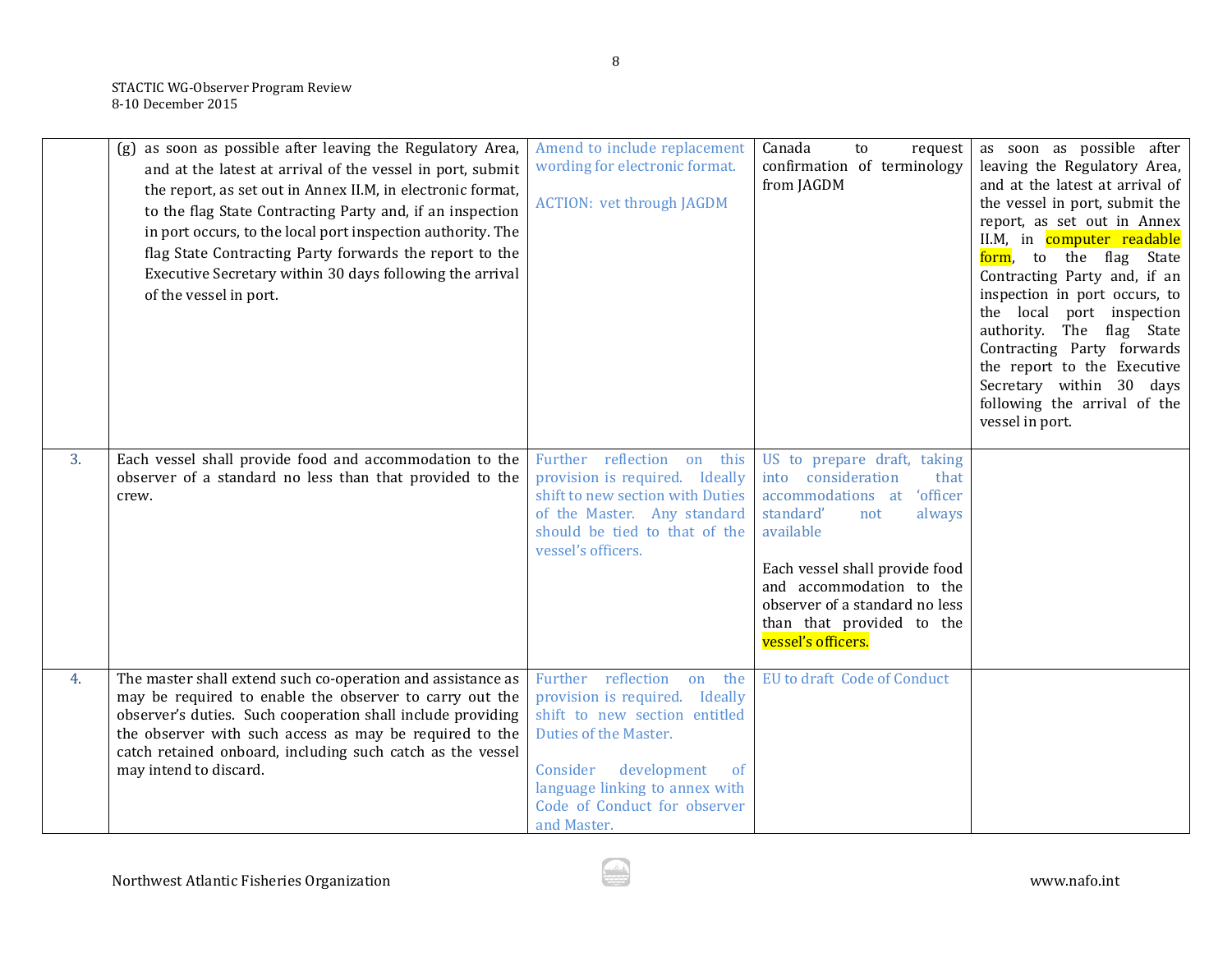| 5.    | <b>Fishing Vessel without Observer</b><br>Where, contrary to paragraph A.1, a fishing vessel is not<br>carrying an observer, any other Contracting Party may, with<br>the consent of the flag State Contracting Party, deploy an<br>observer to the vessel who may remain onboard until flag<br>State Contracting Party deploys an observer to the vessel. | Concept: where a CP is<br>required to take an observer,<br>the vessel must have the<br>observer onboard the vessel<br>before engaging in the fishing<br>activity.<br>Consider penalty section for<br>failure to carry an observer<br>when required to do so.       | Canada to draft.    | Where a vessel required to<br>carry an OBSERVER is not<br>carrying one, any other<br>Contracting Party may, with<br>the consent of the flag State<br>Contracting Party, deploy an<br>observer to the vessel. |
|-------|------------------------------------------------------------------------------------------------------------------------------------------------------------------------------------------------------------------------------------------------------------------------------------------------------------------------------------------------------------|--------------------------------------------------------------------------------------------------------------------------------------------------------------------------------------------------------------------------------------------------------------------|---------------------|--------------------------------------------------------------------------------------------------------------------------------------------------------------------------------------------------------------|
| 6.    | Costs<br>1. Subject to any arrangement with another<br>Contracting Party, each Contracting Party shall bear<br>the costs of remunerating every observer it has<br>deployed.                                                                                                                                                                                | Consensus<br>that<br>remains<br>unchanged.                                                                                                                                                                                                                         |                     |                                                                                                                                                                                                              |
| 7.    | <b>Duties of the Executive Secretary</b><br>The Executive Secretary provides to any Contracting Party:                                                                                                                                                                                                                                                     | 4. For $(a)$ & $(b)$ , develop<br>for<br>provision<br>all<br>observer reports to be<br>posted to the inspector's<br>website and available to<br>NAFO and to CPs for<br>inspection<br>purposes,<br>with due consideration<br>confidentiality<br>to<br>requirements. | <b>US</b> to draft. |                                                                                                                                                                                                              |
| 7.(a) | (a) with an inspection presence in the NRA, a copy of the<br>report referred to in paragraph 2(g), including<br>individual hauls and co-ordinates.                                                                                                                                                                                                         |                                                                                                                                                                                                                                                                    |                     |                                                                                                                                                                                                              |
| 7.(b) | (b) without an inspection presence in the NRA,<br>1.<br>upon request, a copy of the report referred to in<br>paragraph 2(g), providing daily catch totals by<br>species and division.                                                                                                                                                                      |                                                                                                                                                                                                                                                                    |                     |                                                                                                                                                                                                              |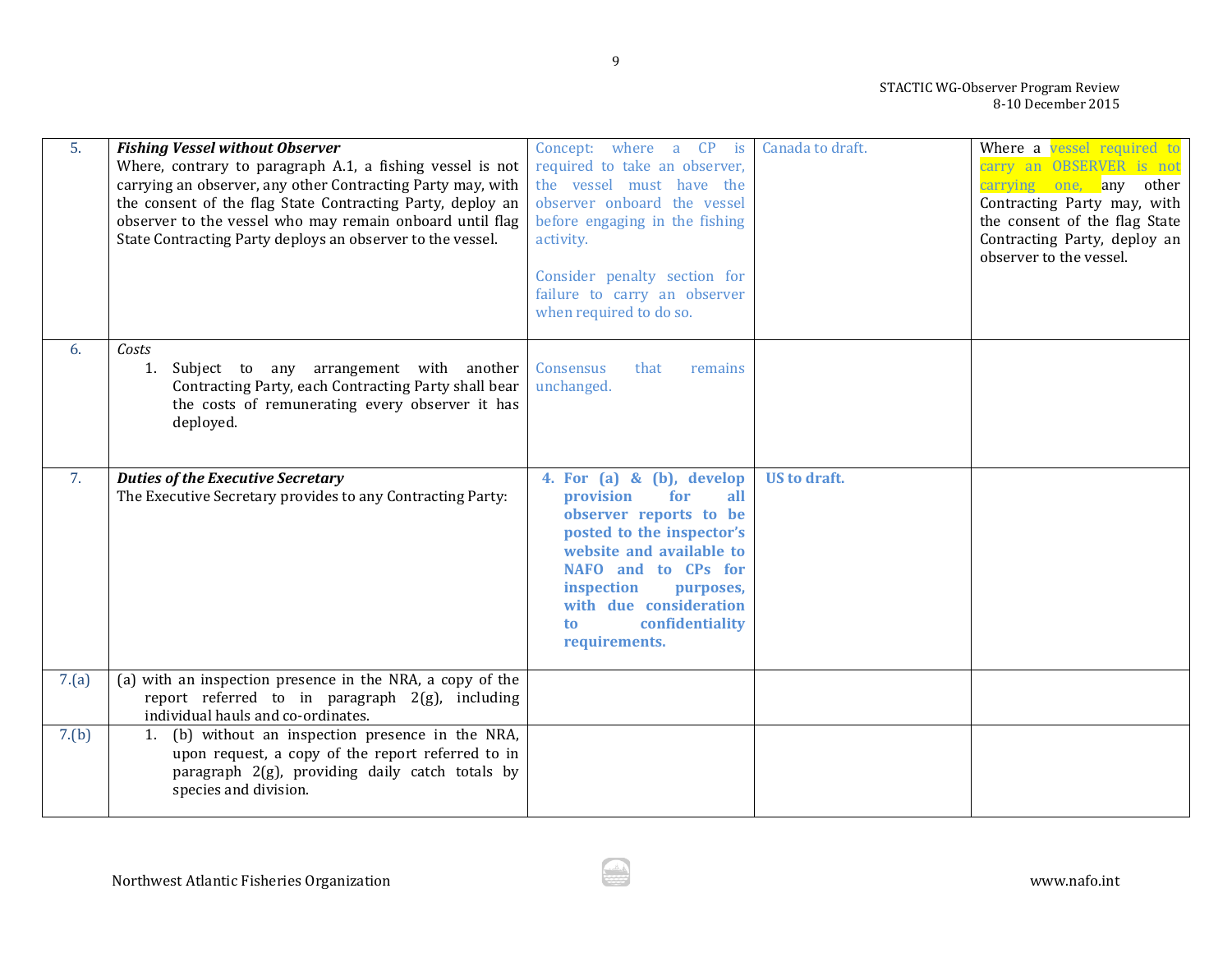| <b>Part</b>   | <b>Electronic Reporting</b>                                                | Consensus that many/most    | <b>Canada</b><br>review<br>t <sub>0</sub> |  |
|---------------|----------------------------------------------------------------------------|-----------------------------|-------------------------------------------|--|
| B:            |                                                                            | of the provisions in Part B | provisions in Part B<br>to to             |  |
|               |                                                                            | can be amended or removed   | identify which can be                     |  |
|               |                                                                            |                             | deleted, and which should                 |  |
|               |                                                                            |                             | be modified for inclusion in              |  |
|               |                                                                            |                             | the revised Article 30                    |  |
| <b>B</b> 1.   | 1. (a) Only vessels of Contracting Parties with functional                 | B1.a,b,c,d - redundant      |                                           |  |
| $(a)$ ,       | VMS systems that have the necessary technical facilities in                |                             |                                           |  |
| $(b)$ , $(c)$ | place to send electronic "observer reports" and "catch                     |                             |                                           |  |
| and $(d)$     | reports" are allowed to apply the provisions laid down in<br>this chapter. |                             |                                           |  |
|               | (a) However, by way of derogation from these measures a                    |                             |                                           |  |
|               | Contracting Party may withdraw observers from vessels                      |                             |                                           |  |
|               |                                                                            |                             |                                           |  |
|               | applying the provisions of this chapter on the condition                   |                             |                                           |  |
|               | that the technical facilities on board the vessel                          |                             |                                           |  |
|               | necessary to send electronic "observer reports" and                        |                             |                                           |  |
|               | "catch reports" have been tested with the NAFO                             |                             |                                           |  |
|               | Secretariat and Contracting Parties with an inspection                     |                             |                                           |  |
|               | presence in the Regulatory Area.                                           |                             |                                           |  |
|               | (b) The testing of this exchange shall be deemed successful                |                             |                                           |  |
|               | once data exchanges have been completed with all                           |                             |                                           |  |
|               | recipients at a 100% reliability rate.                                     |                             |                                           |  |
|               |                                                                            |                             |                                           |  |
|               | A Contracting Party with a vessel applying the<br>(c)                      |                             |                                           |  |
|               | provisions of this chapter shall withdraw the observer                     |                             |                                           |  |
|               | for no more than 75% of the time that the vessel spends                    |                             |                                           |  |
|               | in the Regulatory Area during the year.                                    |                             |                                           |  |
| 2.            | <b>Duties of the Flag State Contracting Party</b>                          |                             |                                           |  |
|               |                                                                            |                             |                                           |  |
|               | Each Contracting Party that intends to apply paragraph<br>1.               | Under new model it will     |                                           |  |
|               | B.1 shall:                                                                 | become redundant.           |                                           |  |
|               |                                                                            |                             |                                           |  |
|               | (a) no later than 30 days prior to the start of its fishing                |                             |                                           |  |
|               | season, notify the Executive Secretary of its intention                    |                             |                                           |  |
|               | and, before it authorizes a vessel to operate in                           |                             |                                           |  |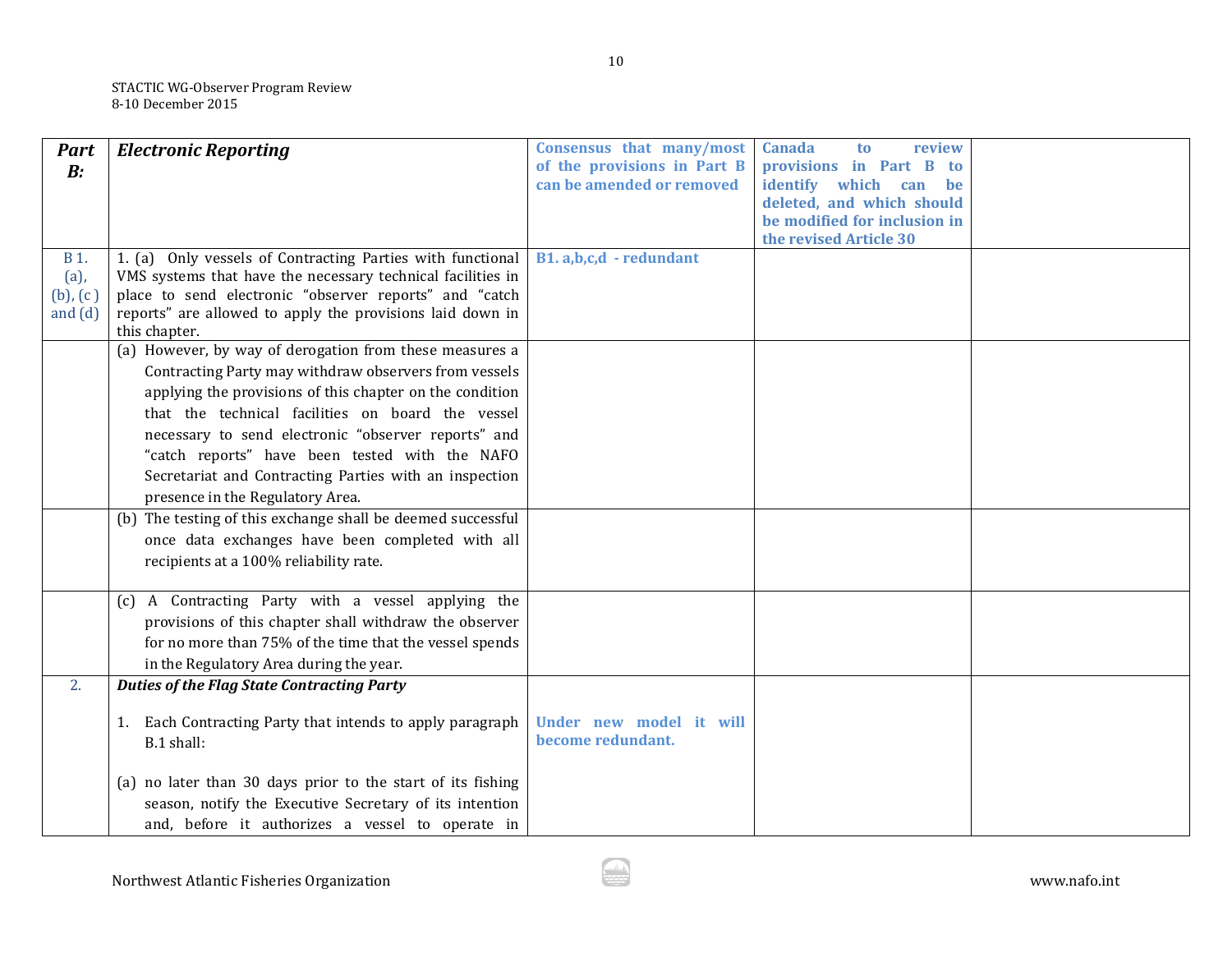|    | accordance with this Article, of the name of such vessel<br>and the period of time during which it will not carry an<br>observer.                                                                                                                                                                                                                                                                                                                                                                                                                                                                     |                                                                                                                                                                                                       |                                                                                                          |  |
|----|-------------------------------------------------------------------------------------------------------------------------------------------------------------------------------------------------------------------------------------------------------------------------------------------------------------------------------------------------------------------------------------------------------------------------------------------------------------------------------------------------------------------------------------------------------------------------------------------------------|-------------------------------------------------------------------------------------------------------------------------------------------------------------------------------------------------------|----------------------------------------------------------------------------------------------------------|--|
|    | (b) ensure that, for each fishery in which the fishing vessels<br>entitled to fly its flag operating in accordance with this<br>Article are engaged, there is a balance between fishing<br>vessels carrying observers and fishing vessels not<br>carrying observers.                                                                                                                                                                                                                                                                                                                                  | <b>Likely</b><br>redundant,<br>be<br>assuming<br>model<br>new<br>incorporates balance.                                                                                                                |                                                                                                          |  |
| 2. | 3. Where an inspector issues a notice of an infringement to a<br>fishing vessel applying this Article that is not carrying an<br>observer at the time of the notice, the flag State Contracting<br>Party shall deem the infringement a serious infringement<br>for the purpose of Article 38.1 and, where it does not<br>require the fishing vessel to proceed immediately to port in<br>accordance with Article 38.5, it shall deploy an observer to<br>the fishing vessel without delay.                                                                                                            | No consensus- All CPs to<br>reflect and provide input at<br>later date.                                                                                                                               | All CPs to provide input.<br><b>Canada to roll up comments</b><br>of all.                                |  |
| 4. | <b>Report to STACTIC</b><br>4.0 Each Contracting Party applying Article 30.B shall<br>submit to the Executive Secretary by 1 March each year<br>for the previous calendar year a report containing the<br>following information:<br>(a) compliance overall and notably comparison between<br>vessels with and without observers;<br>(b) costs or savings for the industry and for the authorities<br>of the Contracting Party (including those with an<br>inspection presence);<br>(c) interaction with traditional means of control; and<br>(d) technical functioning of the Scheme and reliability. | section<br>could<br><b>This</b><br>be<br>deleted; however provision<br>for annual STACTIC review of<br>performance of observer<br>program<br>must<br>be<br>incorporated<br>into<br>compliance review. | Canada to prepare draft<br>language for insertion in<br>description<br>of<br>annual<br>compliance review |  |
| 5. | Costs:<br>Subject to a different arrangement with another Contracting<br>Party, each Contracting Party shall pay its own costs of<br>applying this Article.                                                                                                                                                                                                                                                                                                                                                                                                                                           | No change.                                                                                                                                                                                            |                                                                                                          |  |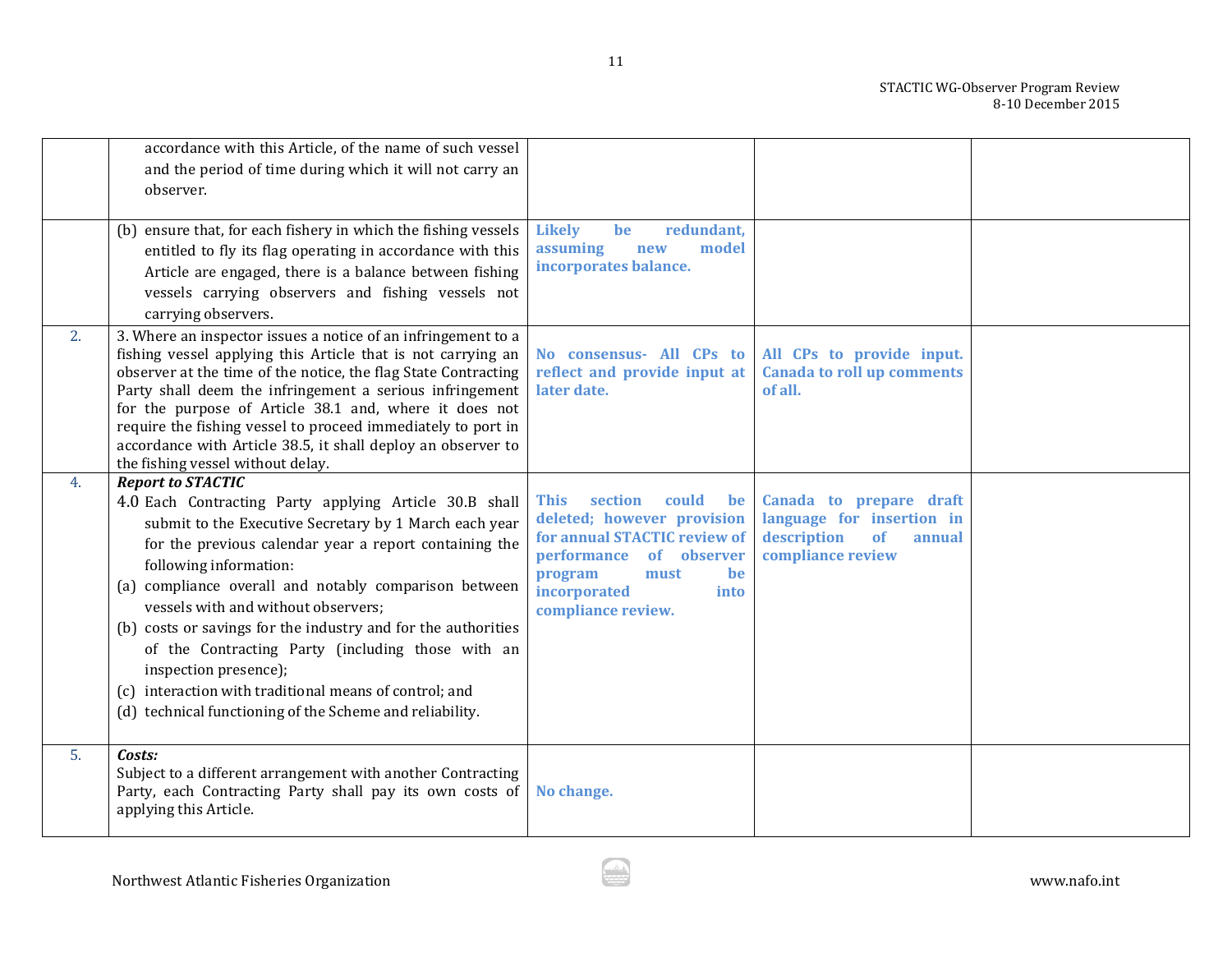| 6.  | Daily Reports by the Observer and the Master                                                    | Re-write both (a) and (b) to                                | <b>Canada to draft.</b>       |  |
|-----|-------------------------------------------------------------------------------------------------|-------------------------------------------------------------|-------------------------------|--|
|     | The observer on board a vessel applying this Article shall:                                     | describe<br>currently<br>as                                 |                               |  |
| (a) | in addition to the duties described in Article 30.A.2, transmit                                 | reflected in part A.2                                       |                               |  |
|     | daily in accordance with Annex II.G, the OBR report to the                                      |                                                             |                               |  |
|     | flag State Contracting Party FMC which shall in turn, no later                                  |                                                             |                               |  |
|     | than 12:00 UTC of the day following its receipt, transmit it to<br>the Executive Secretary; and |                                                             |                               |  |
|     | where electronic data transfer is disabled, daily transmit the                                  |                                                             |                               |  |
| (b) | report by another means and maintain a written log                                              |                                                             |                               |  |
|     | available to inspectors of the data so transmitted.                                             |                                                             |                               |  |
| 7.  | The master of a vessel applying this Article shall:                                             | <b>Provision</b><br>$7$ is<br>already                       | <b>Canada to draft.</b>       |  |
|     | (a) in accordance with Annex II.F(3), transmit daily the CAT                                    | covered in Art. 28.6.                                       |                               |  |
|     | report to the flag State Contracting Party FMC and                                              |                                                             |                               |  |
|     | ensure that the catch so reported corresponds to the log                                        | Confirm that 7b is reflected                                |                               |  |
|     | book entries. The FMC shall in turn, no later than 12:00                                        | elsewhere in the measures.                                  |                               |  |
|     | UTC of the day following its receipt, transmit the report                                       |                                                             |                               |  |
|     | to the Executive Secretary; and                                                                 |                                                             |                               |  |
|     | (b) where electronic data transfer is disabled, daily                                           |                                                             |                               |  |
|     |                                                                                                 |                                                             |                               |  |
|     | transmit the report by another means and maintain,                                              |                                                             |                               |  |
|     | available to inspectors, a written log of the data so                                           |                                                             |                               |  |
|     | transmitted.                                                                                    |                                                             |                               |  |
| 8.  | The daily OBR and CAT reports shall set out by Division the                                     | Consensus that this will be                                 | Canada to prepare draft       |  |
|     | amounts of catch retained on board by species, the catch                                        | modified<br>(to<br>remove                                   | language                      |  |
|     | discarded and the undersized catch.                                                             | reference to CAT reports)                                   |                               |  |
|     |                                                                                                 | and moved under provision<br><b>Duties of the Observer.</b> |                               |  |
| 9.  | <b>Duties of the Executive Secretary</b>                                                        | To be deleted under revised                                 | No action to be taken at this |  |
|     | The Executive Secretary:                                                                        | articles.                                                   | time.                         |  |
|     | (a) transmits as soon as possible to all Contracting Parties                                    |                                                             |                               |  |
|     | information received in<br>accordance with<br>the                                               |                                                             |                               |  |
|     | subparagraph B.2(a);                                                                            | Consensus is this will be                                   |                               |  |
|     | (b) receives OBR and CAT reports in accordance with                                             | modified and moved under                                    |                               |  |
|     | paragraphs B.6 and 7, and where any such report has                                             | provision Duties of the                                     |                               |  |
|     | not been received for 2 consecutive days, notifies the                                          | Observer.                                                   |                               |  |
|     |                                                                                                 |                                                             |                               |  |
|     | flag State Contracting Party and any Contracting Party                                          |                                                             |                               |  |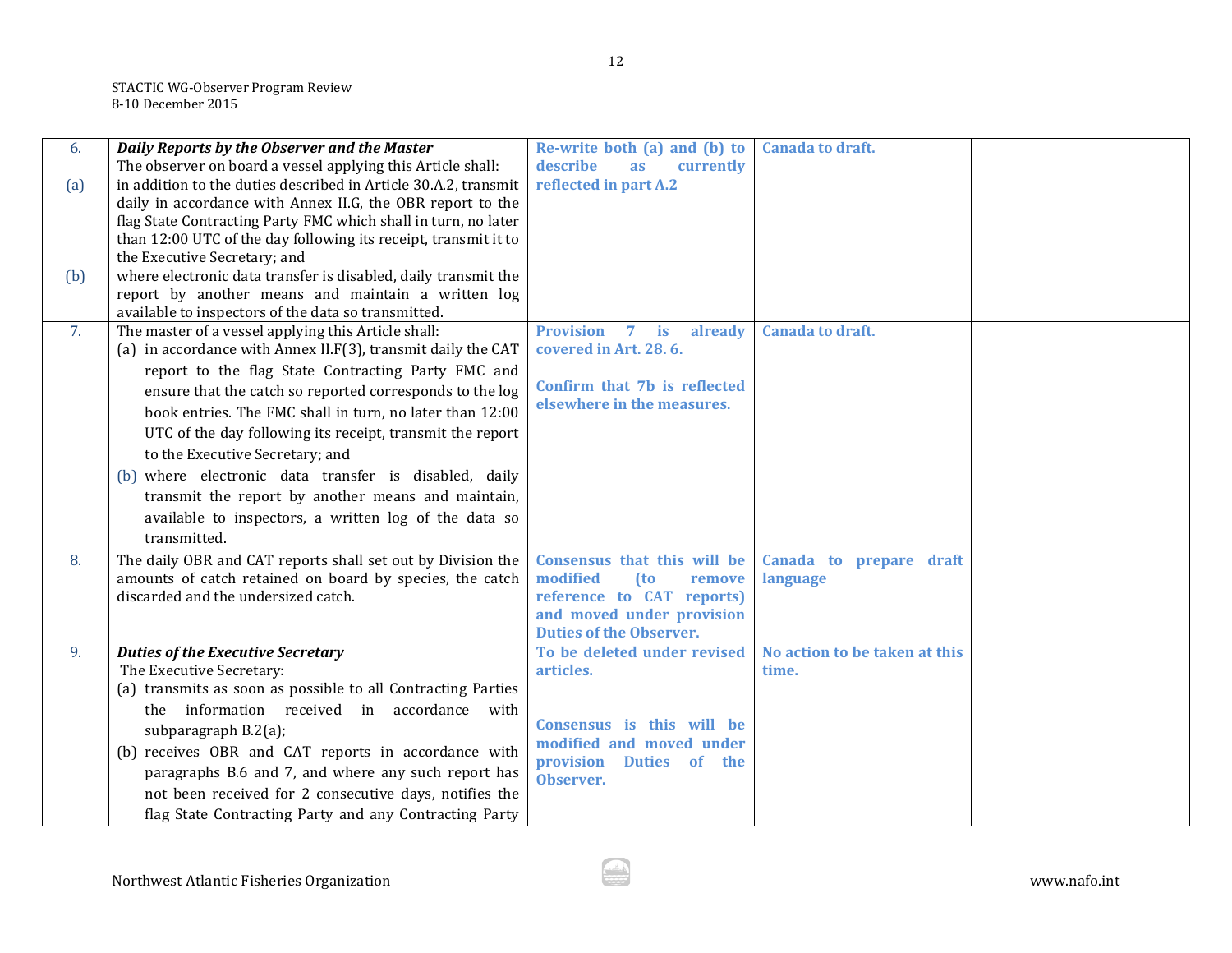| with an inspection presence in the Regulatory Area;                                                            | Lack of consensus on what to                                    |  |
|----------------------------------------------------------------------------------------------------------------|-----------------------------------------------------------------|--|
| (c) compiles the data received in accordance with<br>paragraph B.1 in the format set out in Annex II.H, treats | sub-article.<br>this<br>on<br>do<br>Canada sees merit in weekly |  |
| it in accordance with Annex II.B and transmits it weekly                                                       | reporting by OBSERVER.                                          |  |
| to each Contracting Party with an inspection presence in<br>the Regulatory Area; and                           | Consensus is this will be<br>modified and moved under           |  |
| (d) provides to STACTIC an assessment of issues relevant to                                                    | provision Duties of the                                         |  |
| the exchange of data in accordance with this Article,<br>including compatibility, collection, compilation,     | Observer.                                                       |  |
| transmission, and incremental cost to the operation of<br>the Secretariat.                                     |                                                                 |  |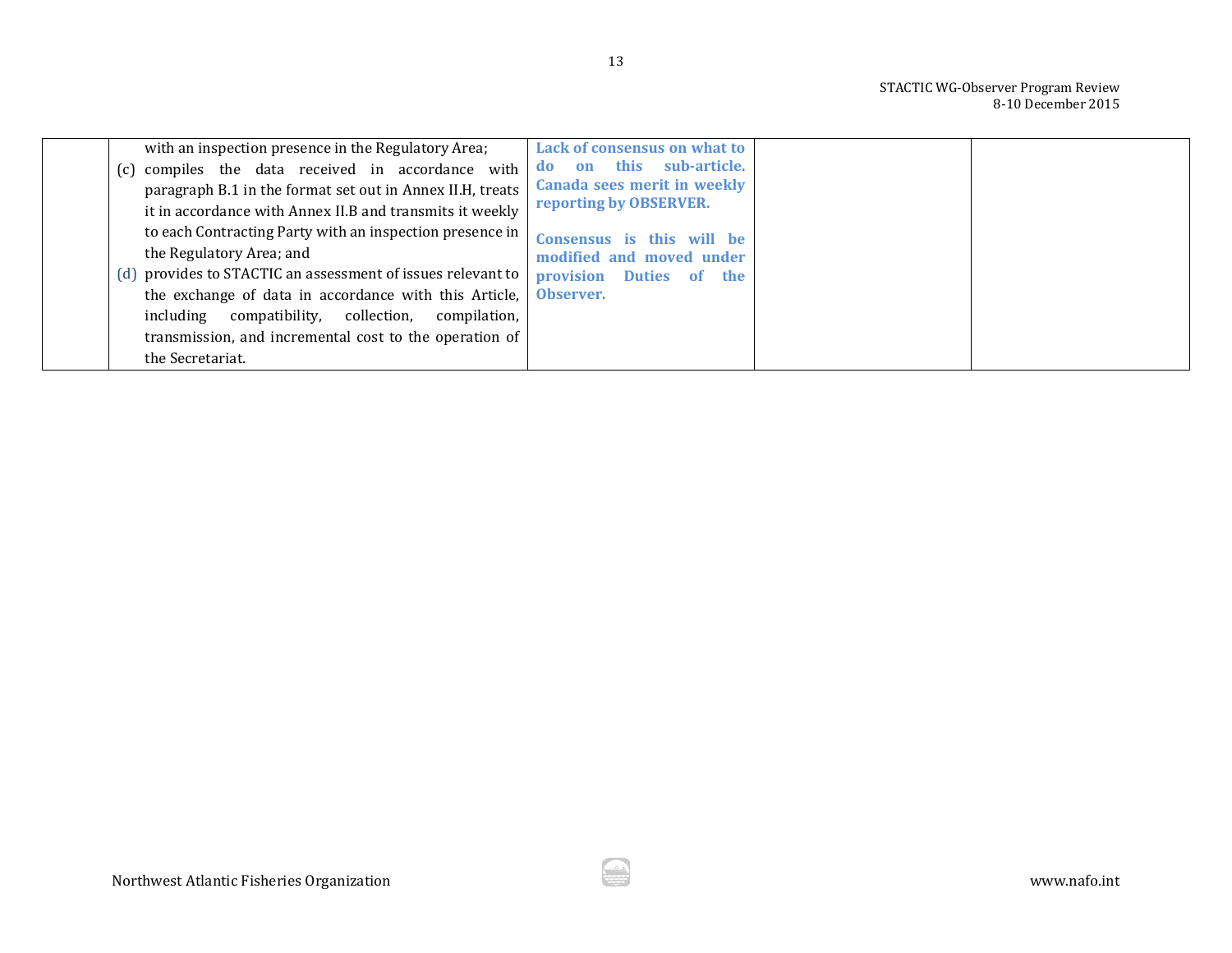Г

| <b>Training, Designation and Equipment</b>                                                                                                                                                                                                                                                                                                                                                                                                                                                                                                                                                                                                    |                                                                                                                                                                                               |                                                                          |  |  |
|-----------------------------------------------------------------------------------------------------------------------------------------------------------------------------------------------------------------------------------------------------------------------------------------------------------------------------------------------------------------------------------------------------------------------------------------------------------------------------------------------------------------------------------------------------------------------------------------------------------------------------------------------|-----------------------------------------------------------------------------------------------------------------------------------------------------------------------------------------------|--------------------------------------------------------------------------|--|--|
| <b>EQUIPMENT</b><br>Discussion on resources available to build standardized<br>equipment supplies / required.<br>Consensus that each party supplies their respective<br>equipment list supplied as part of the duty list or<br>responsibilities.<br>Iceland gave overview of equipment list:<br>Measuring board, guage (spring loaded),<br>Floatation equipment<br>Tapes, camera, sampling kits,<br>$\bullet$<br>Voice recording device (measurements) etc<br>Procedures: Conversion Factors management.<br>Faroe Is: have same equipment list for own OBSERVERs.<br>Canada confirmed that domestic OBSERVERs have similar<br>equipment list. | Each party to provide their<br>equipment list for observers.<br><b>Consensus on the need for an</b><br>independent and reliable<br>means of communications<br>for OBSERVER.                   | Canada to roll-up.                                                       |  |  |
| <b>TRAINING</b><br>Iceland explained current training processes within<br><b>OBSERVER Program (Inspector).</b> It includes:<br>Initial training<br>Ongoing annual refresher training<br>Iceland suggested that requirement to have captains<br>EU (JL) suggested that a mandatory requirement on the part<br>of the master to complete safety/emergency orientation.                                                                                                                                                                                                                                                                          | All parties supply training<br>and<br>certification<br>requirements for each CP's<br>respective<br>observer<br>programs.<br>Obtain training standards<br>from other organizations or<br>RFMO. | EU to roll-up and consider<br>in drafting of qualifications<br>standard. |  |  |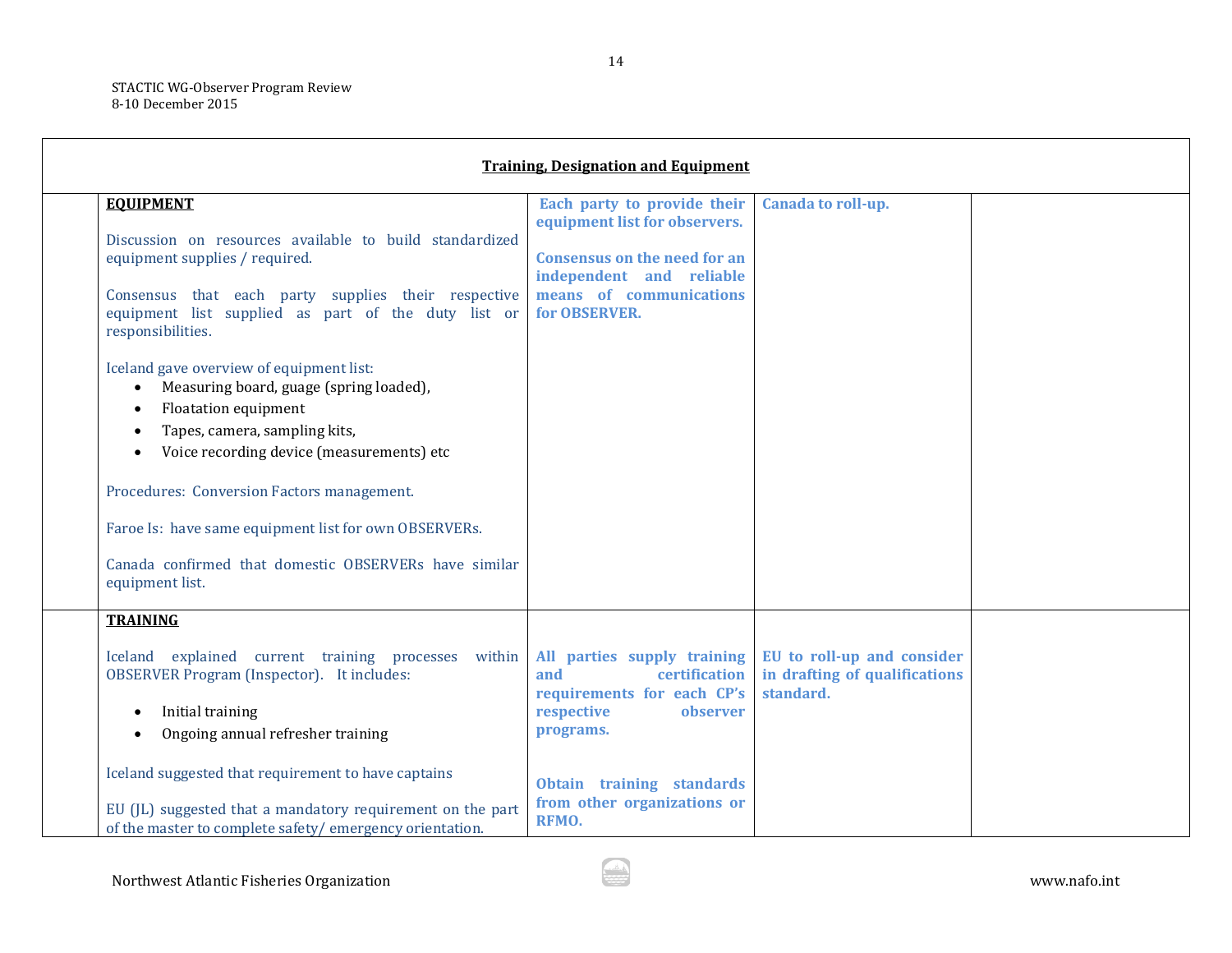| Faroe: advised that medical fitness is a criterion for their<br>program.                                                   |                                                                                  |                                                                             |  |
|----------------------------------------------------------------------------------------------------------------------------|----------------------------------------------------------------------------------|-----------------------------------------------------------------------------|--|
| Discussion held about fitness for work, aspects such as<br>medical or psychological fitness. Is this possible              |                                                                                  |                                                                             |  |
| US asked if we intend to have all NAFO OBSERVERs training<br>under a standard.                                             |                                                                                  |                                                                             |  |
| Canada submitted that it sees the program as having a<br>consistently trained group of OBSERVERs.                          |                                                                                  |                                                                             |  |
| Canada suggested that all parties supply certification<br>requirements for respective OBSERVERs.                           |                                                                                  |                                                                             |  |
| <b>OUALIFICATIONS</b>                                                                                                      |                                                                                  |                                                                             |  |
| US look for College Degree with emphasis on Biology. Have a<br>sea trial process.                                          | <b>Development</b><br>draft<br>guidelines for minimum<br>observer qualifications | EU to draft copy of observer<br>qualification and training<br>requirements. |  |
| Iceland / Greenland have versions of a mentoring                                                                           |                                                                                  |                                                                             |  |
| Program:<br>a. Iceland: have trips to ensure orientation                                                                   |                                                                                  |                                                                             |  |
| Greenland have senior observer act as mentor for<br>b.                                                                     |                                                                                  |                                                                             |  |
| 1/2 year in case of newly hired OBSERVER.                                                                                  |                                                                                  |                                                                             |  |
| Faroe Is:<br>Targeted hiring - retired captains and fishers.<br>a.                                                         |                                                                                  |                                                                             |  |
|                                                                                                                            |                                                                                  |                                                                             |  |
| Canada suggested that given the environment and importance<br>to the safety and security of OBSERVER that at the minimum a |                                                                                  |                                                                             |  |
| fitness for work should be made a requirement within the                                                                   |                                                                                  |                                                                             |  |
| measures.<br>Consideration should be given to the International Observer                                                   |                                                                                  |                                                                             |  |
| <b>Bill or Rights.</b>                                                                                                     |                                                                                  |                                                                             |  |
|                                                                                                                            |                                                                                  |                                                                             |  |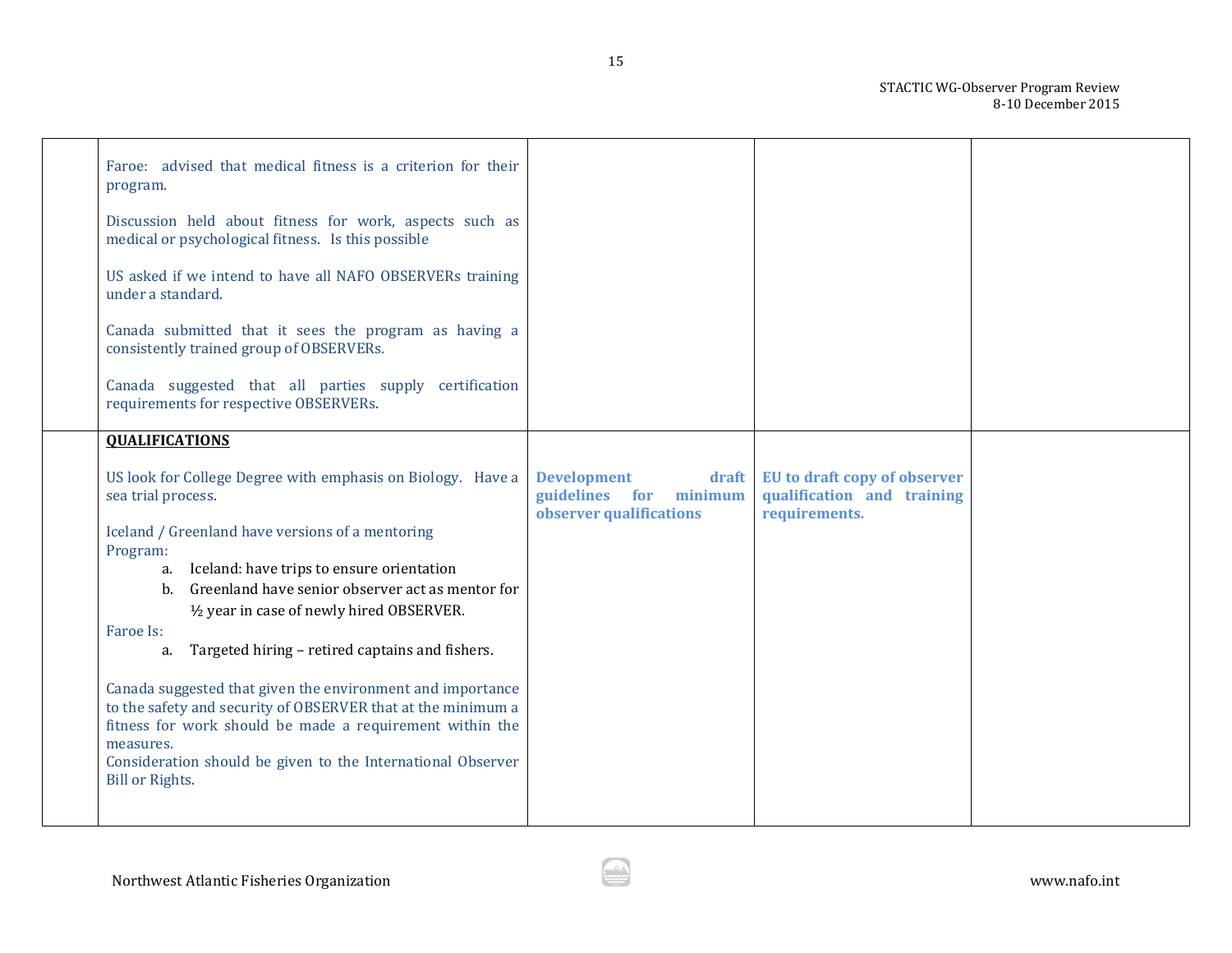| <b>OBSERVER ENGAGEMENT</b>                                                                                                                                                                                                                                                                                                                                                                                                                |                                                                                                                                                                                                                                                            |                                                                                                                                                                       |  |
|-------------------------------------------------------------------------------------------------------------------------------------------------------------------------------------------------------------------------------------------------------------------------------------------------------------------------------------------------------------------------------------------------------------------------------------------|------------------------------------------------------------------------------------------------------------------------------------------------------------------------------------------------------------------------------------------------------------|-----------------------------------------------------------------------------------------------------------------------------------------------------------------------|--|
| Canada suggested that there should be renewed procedures<br>around the dialogue between the inspector and observer.                                                                                                                                                                                                                                                                                                                       | <b>Develop</b><br>language<br>for<br>inclusion under duties of the<br>observer, relating to making                                                                                                                                                         | <b>Canada to develop language</b><br>for inclusion in an annex or<br>in measures relating to                                                                          |  |
| All parties in agreement with this approach.                                                                                                                                                                                                                                                                                                                                                                                              | themselves<br>available for<br>discussion or<br>interaction                                                                                                                                                                                                | inspector engagement of<br>the observer.                                                                                                                              |  |
| EU recommended that the new language should be contained<br>within the Joint Inspection and Surveillance Scheme (Art. 31).                                                                                                                                                                                                                                                                                                                | with inspectors.                                                                                                                                                                                                                                           |                                                                                                                                                                       |  |
| Resulting discussion determined that it is more ideal to have<br>new language under Art. 30 which would obligate the<br>observer to make him/herself available to the inspector.                                                                                                                                                                                                                                                          |                                                                                                                                                                                                                                                            |                                                                                                                                                                       |  |
| Inspector requirement will include discussion with<br>observer                                                                                                                                                                                                                                                                                                                                                                            |                                                                                                                                                                                                                                                            |                                                                                                                                                                       |  |
| Verification of certification                                                                                                                                                                                                                                                                                                                                                                                                             |                                                                                                                                                                                                                                                            |                                                                                                                                                                       |  |
| Discussion about potential infringements                                                                                                                                                                                                                                                                                                                                                                                                  |                                                                                                                                                                                                                                                            |                                                                                                                                                                       |  |
| <b>DEPLOYMENTS</b><br>Suggested that FMC could log onto MCS page of NAFO to<br>update a list of deployment, along with the name or ID<br>verification.<br>Emergency action plan requirement guided by WWF<br>discussion paper, (who must report & what is the process)<br>Canada asked if the CPs observer Programs have a pre-<br>departure safety checklist. Canada outlined a process that is<br>employed in NL which included checks. | <b>Reference required for CP to</b><br>ensure it is undertaken.<br>Also, develop language for<br>inclusion under an annex or<br>in measures relating to<br>inspector engagement of the<br>observer,<br>pertaining<br><b>to</b><br>briefing and debriefing. | EU to develop language for<br>inclusion under duties of<br>the observer, relating to<br>making<br>themselves<br>available for purposes of<br>briefing and debriefing. |  |
| No standard process identified by CPS. Iceland has a CCG<br>version.                                                                                                                                                                                                                                                                                                                                                                      |                                                                                                                                                                                                                                                            |                                                                                                                                                                       |  |
|                                                                                                                                                                                                                                                                                                                                                                                                                                           |                                                                                                                                                                                                                                                            |                                                                                                                                                                       |  |
|                                                                                                                                                                                                                                                                                                                                                                                                                                           |                                                                                                                                                                                                                                                            |                                                                                                                                                                       |  |

ó